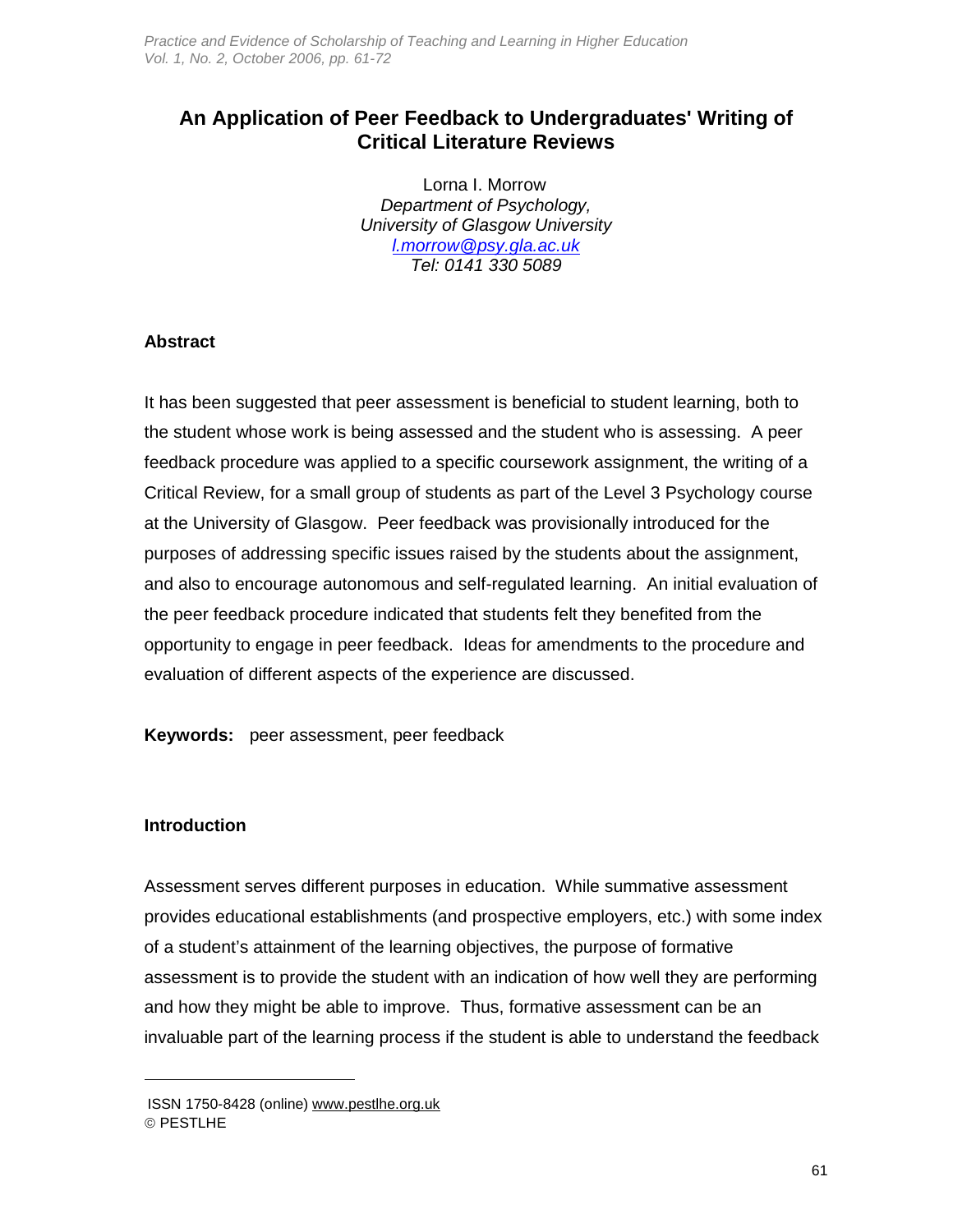and act upon it. Traditionally, the assessment of a piece of work is carried out by the teacher (tutor assessment). However, more recently, some courses in HE have utilised peer assessment, usually in addition to tutor assessment.

Peer assessment is generally defined as students evaluating the standard of the work of their peers. Falchikov (2001) distinguishes further between peer assessment and peer feedback, whereby peer assessment involves a grade being given, and peer feedback involves the provision of comments. It has been suggested that not only is peer assessment (in its widest definition, including peer feedback) beneficial to the student receiving the feedback (Van den Berg, Admiraal and Pilot, 2006a), but also actually helps the student assessor. In particular, the assessor may be able to develop a better understanding of what makes a piece of work good or bad; be better able to apply the same objectivity in evaluating their own work, thus engage in more effective self-regulation (or self-assessment); and be encouraged towards autonomous learning (e.g. Nicol and Macfarlane-Dick, 2006; Van den Berg Admiraal and Pilot, 2006a). Other potential benefits include:

- The provision of (additional) feedback to the student authors;
- The assessors would be encouraged, by the process of giving feedback, to engage with the content of the work at a deeper level than they might otherwise (Fallows and Chandramohan, 2001), that may improve their knowledge of the topic;
- Peer feedback does not necessarily increase the workload of the tutor.

### **Critical Review – Background and Areas for Improvement**

Honours (Levels 3 and 4) Psychology students at the University of Glasgow are required to write Critical Reviews (CRs) as part of their coursework. This is the first time during the course that students are asked to write CRs, as it is a progression from the more typical essays that they write in the first two years of the course. The purpose of the CR is to assess the students' attainment of two of the intended learning outcomes of the honours course: to evaluate theory and experiments, and to write critical reports. Students are also given the opportunity to carry out independent research during the writing of the CR, a skill which is also required for other aspects of the course, and meets the British Psychological Society's requirement that independent research skills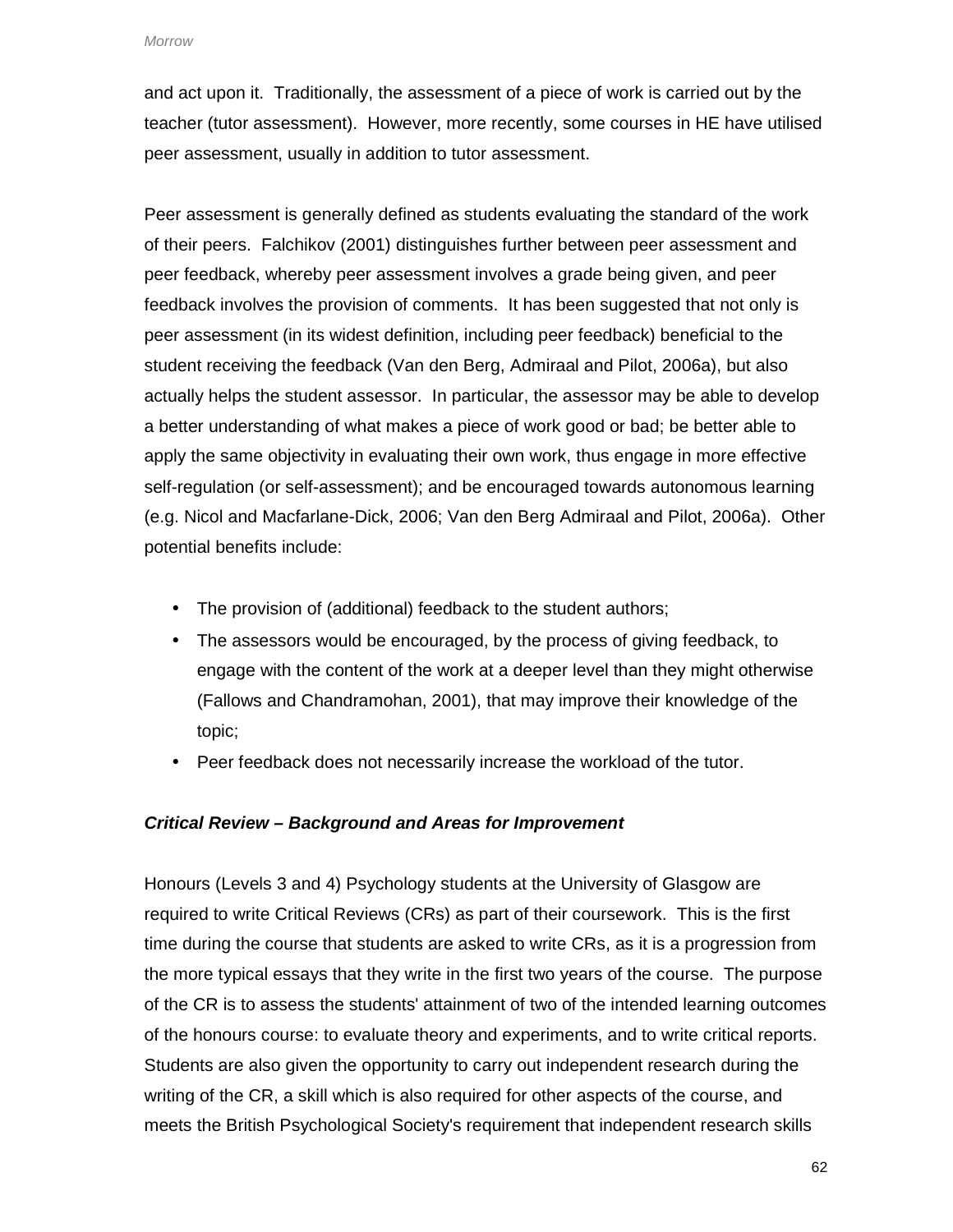#### are demonstrated on accredited courses.

In a web document that students are encouraged to refer to, the definition is that "Critical Reviews are essays based on scholarship i.e. on finding and reading the literature on a topic, and adding your own considered arguments and judgements about it. CRs thus involve both reviewing an area, and exercising critical thought and judgement" (Draper, 2005). Students submit three CRs, the first of these being formative in nature, the second and third contributing towards their final degree mark. Tutor feedback is provided for the formative CR, both on a pre-submission draft of the CR and also on the final, graded CR. However, no such feedback is provided for the summative CRs, due to departmental policy and university regulations, respectively. The students are encouraged to work on their CRs over a semester (a period of approximately 2-3 months). Supervision is provided in the form of small tutorial groups (maximum of 6 students) for the first two, and on an individual basis for the third.

A questionnaire was designed to examine to what extent the first (formative) CR experience helped students to understand what is required in a CR, and to prepare and write subsequent summative reviews. The feedback from one tutorial group highlighted that the students wanted to see examples of CRs (4 out of 5 students), in order to obtain more of an idea about the layout and structure, and how to approach writing a review.

Related to the above, a second issue that warrants consideration is that of there only being one formative CR before the summative CRs. Students have often asked for feedback on the second (summative) CR so as to be able to apply this to the third CR, which contributes a greater percentage towards their final degree mark. This perhaps highlighted that, regardless of whether students received a high or low mark for the CR, they had not yet been able to identify what makes a good CR.

Finally, a third objective of improving the CR process was to take the opportunity to further encourage students towards independence (or co-dependence on peers, rather than dependence upon the tutor), and autonomous and active learning. This would include encouraging students to be able to reflect what the goals should be for their work, to what extent their work meets these goals, and how they bring their current work to the level of the desired goals (Nicol and Macfarlane-Dick, 2006; Sadler, 1989). Such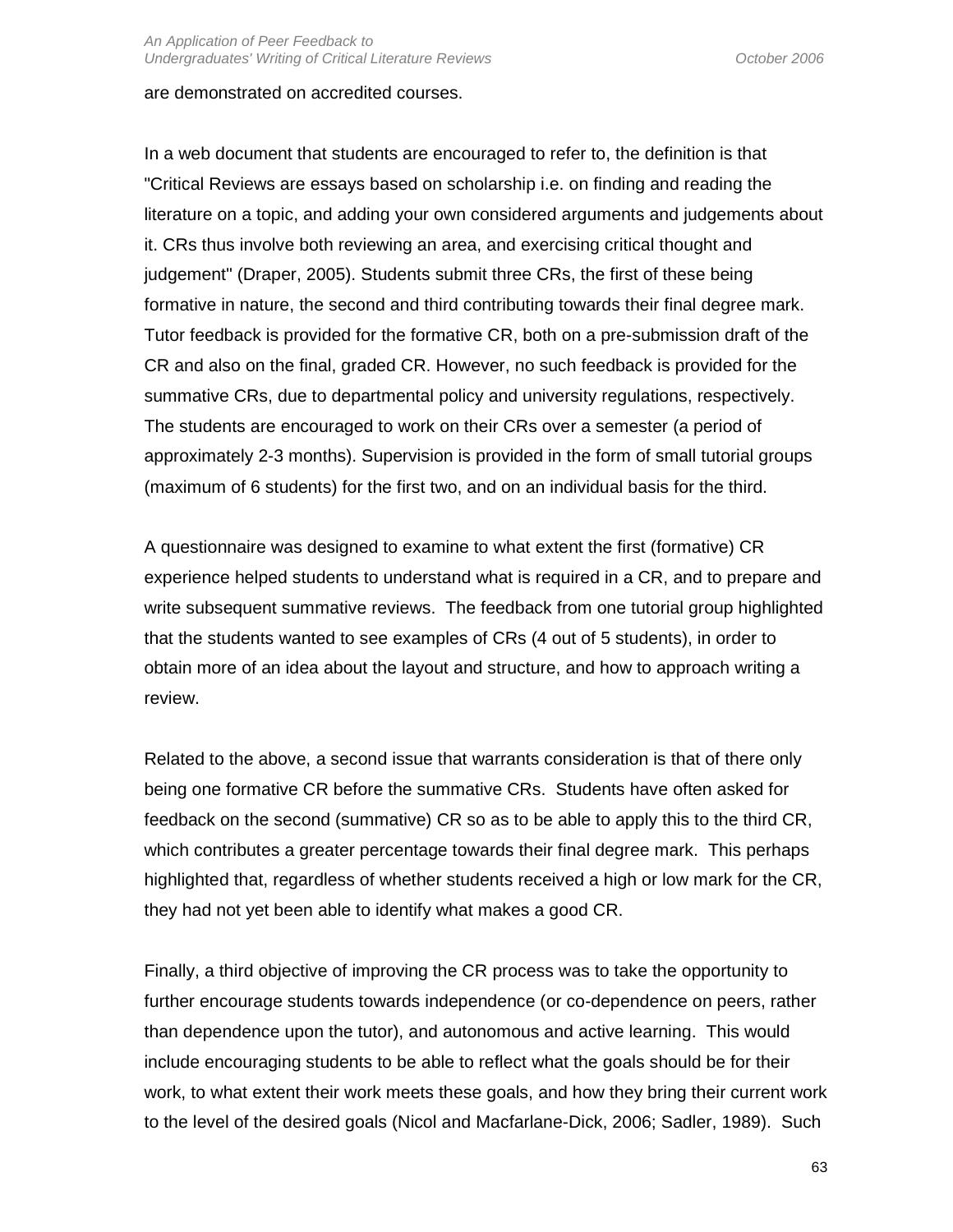active and autonomous learning would surely benefit students towards the specific goal of obtaining a good degree, but also be a valuable and transferable life skill.

## **Intervention – Encouraging Peer Feedback**

A parsimonious solution to the three issues discussed above was to introduce a system of peer feedback. Firstly, encouraging students to swap CRs in advance of the deadline would provide them with the opportunity to read other CRs (as requested), and so either affirm that their own CR was approaching the desired standard, or else allow time to modify their CR before submission.

Secondly, having students provide feedback on each other's CRs was introduced to provide peer feedback in the absence of tutor feedback, and also help the students obtain experience of thinking about and understanding the assessment criteria, and evaluating work with regard to these criteria. Thus, for the summative CRs the students would hopefully have developed their skills for evaluating both their own and other's work against objective criteria. It was hoped that students would thus be able to obtain good grades for their summative CRs, or at the very least feel more confident that the work they were submitting was of a good standard.

Thirdly, as mentioned, peer assessment has been implicated in encouraging autonomous and self-regulated learning (Nicol and Macfarlane-Dick, 2006). It was also hoped that the students would be encouraged to become more co-dependant learners, thus realising the importance of group work towards a mutual understanding of the task.

Thus, to summarise, the three objectives of the intervention were to provide greater support for the writing of the CRs in the form of facilitating the reading of other CRs; provide a useful alternative to tutor feedback; to encourage self-regulation and autonomous learning, and the development of the necessary skills.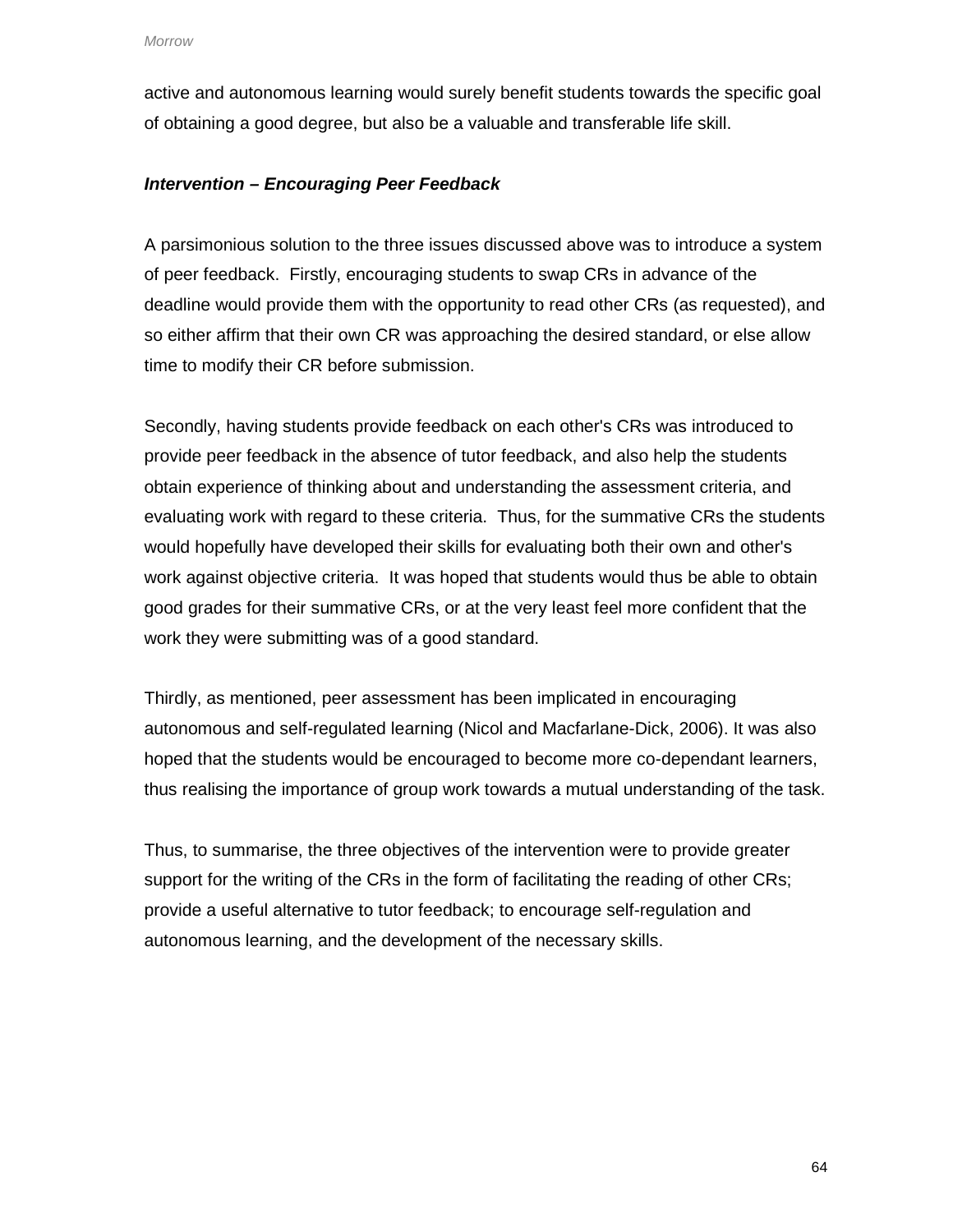### **Method**

## **Participants**

Six CR groups (32 students, supervised by one of three tutors: one tutor supervised four groups and the other two tutors supervised one group each) were encouraged to participate in peer feedback. Two of these groups were embarking on the CR process for the first time (i.e. writing their first, formative CR), and four for the second time (a summative CR).

### **Intervention Procedure**

The procedure for the peer feedback process was as follows. At the first CR meeting peer feedback was mentioned to the students. Participation was strongly recommended by the supervisors, but was not compulsory. Since the students indicated an interest in participating, deadlines were negotiated.

The number of reviews that each student commented on was determined by the students themselves. Students were encouraged to swap their feedback well in advance of the submission deadline.

## **Use of Structured Feedback**

The students were supplied with a structured feedback sheet (see Appendix 1) designed in accordance with the three CR assessment criteria (set by the department). These are:

- The quality of the research carried out, i.e. did they find the best papers, are they recent?
- The quality of the write-up, i.e. is the material they found well presented and clearly structured?
- The quality of the critical analysis have they gone beyond an essay style, moving beyond description to encompass interesting and challenging evaluation?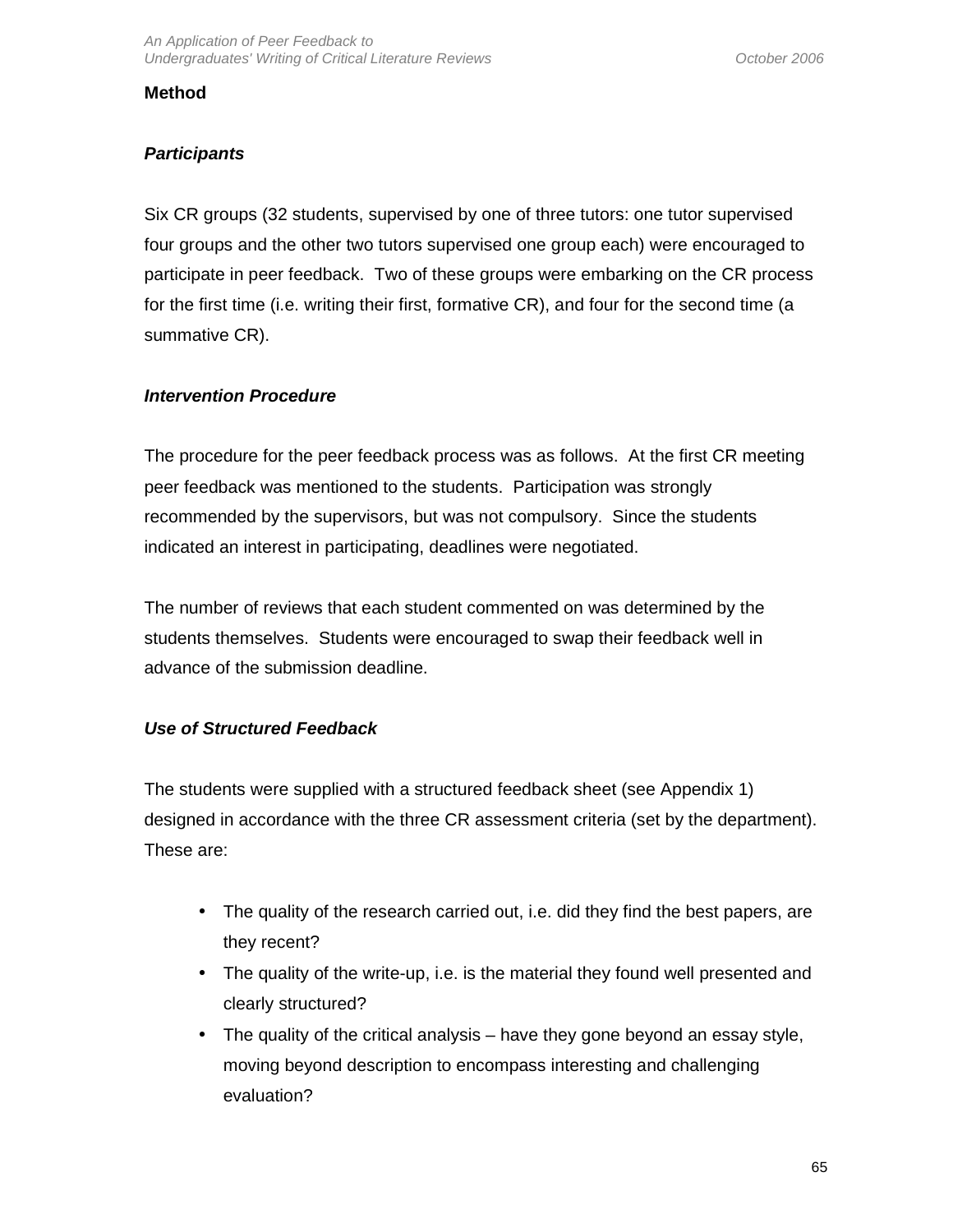The use of the assessment criteria was to try to ensure that the feedback given to the students would be obviously useful, in terms of aiming to obtain a better grade. Prompts were included under each of the three criteria, to encourage assessors to say "what was good" and "what could be improved". These prompts were included to encourage peer assessors to provide a balance of positive and negative comments: to consider and affirm what was good about the CR, and provide negative feedback in a constructive way (i.e. "what could be improved" rather than "what was not good"). It was also hoped that such constructive criticism would be motivating for the student receiving the feedback, by reminding them that the not-so-good points could be improved if appropriate changes were made.

It was also intended that the provision of the assessment criteria to the students in advance of the deadline would benefit them during the writing process, in terms of developing a better idea of what the important aspects were to devote their attention to, and also considering how to best meet these criteria. Further, since the criteria emphasise content more than structure etc., this may have been helpful in discouraging the students' thinking that there is a particular format that is best.

#### **Evaluation of the Intervention**

The evaluation questionnaire (see Table 1) was designed to assess to what extent peer feedback had been successful in addressing the three objectives for change. In particular, to gain some idea of how helpful it was for the students to read other CRs, question 1c explicitly asked this. The majority of questions asked about how helpful both the specific feedback and the process in general were towards improving their CR and gaining confidence in the process (questions 1a, b, d, e, 2a-c). Question 3 was asked to what extent students might engage in peer feedback spontaneously for future assignments, thus examining if students were moving towards autonomous learning. Students were asked to circle the appropriate number on a 5-point Likert scale. For questions 1 and 2, 1 on the scale represented "very unhelpful" and 5 represented "very helpful"; for question 3, 1 corresponded to "very unlikely" and 5 to "very likely".

Questions 1a-d were asked of all students, whether writing their first or second CR. However, questions 1e, 2 and 3 were only asked of the students completing their second questionnaire. These questions were not asked of the students writing their first

66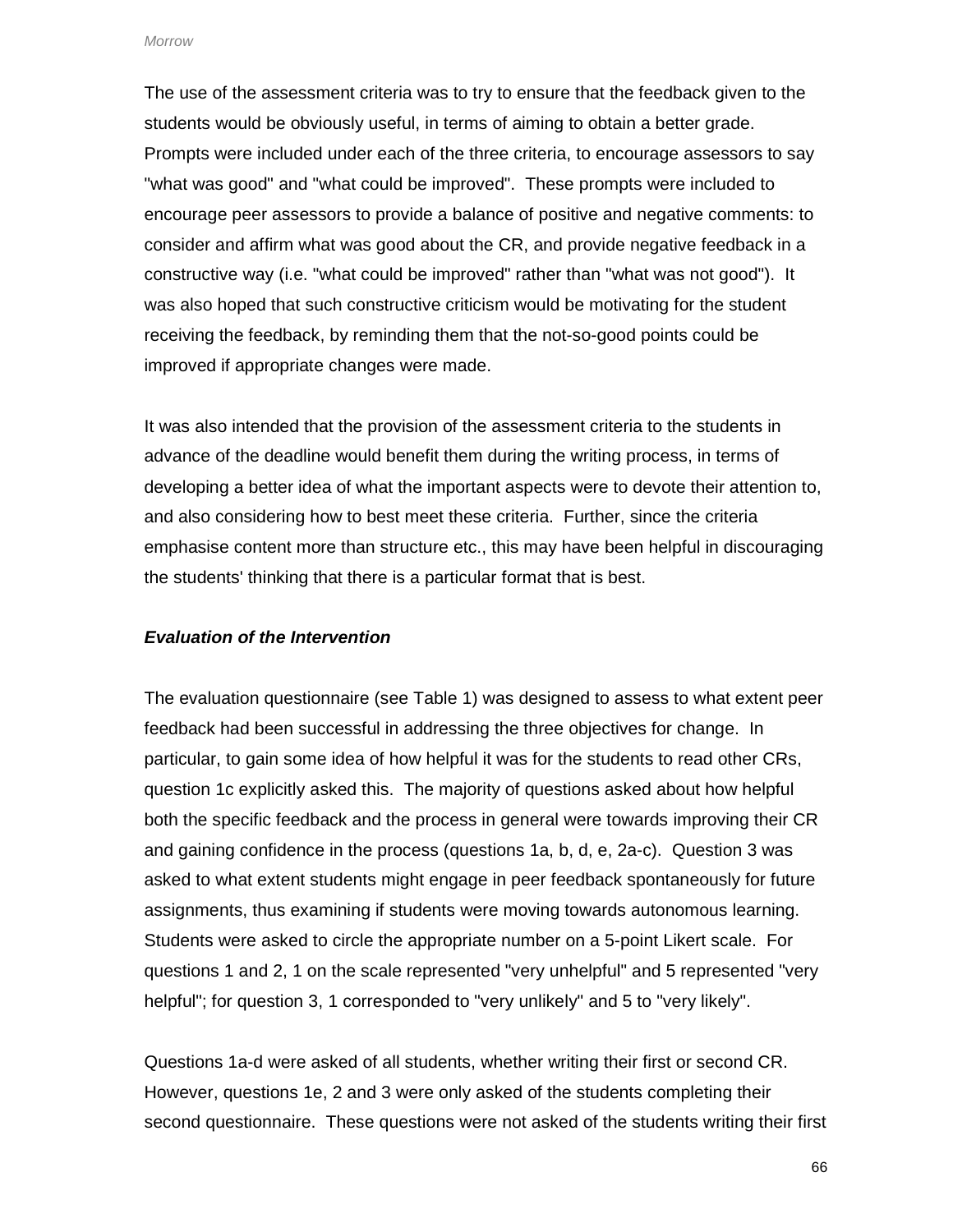CR in order to minimise the length of the questionnaire, which also asked many other questions about the experience of writing the first CR, unrelated to peer feedback.

## **Results**

Of 32 students asked to complete the evaluation, only 17 students consented (6 who had just written their first CR and 11 who had written their second). Of these, two students had not participated in peer feedback due to lack of time (in addition, one student said she had underestimated how useful it might have been). Another student had provided feedback on other's CRs, but had not been able to distribute her own CR for comments due to illness.

| Table 1 | Students' evaluation of the peer feedback process: percentage (and |
|---------|--------------------------------------------------------------------|
|         | number) of students who selected each value on the Likert scale.   |

|                      |                                                                                                                   | N        | 1 | 2    | 3              | $\overline{4}$ | 5              | m      |
|----------------------|-------------------------------------------------------------------------------------------------------------------|----------|---|------|----------------|----------------|----------------|--------|
| 1                    | To what extent did you find the following<br>helpful towards improving your CR:                                   |          |   |      |                |                |                |        |
| 1a                   | Feedback from your peer(s) on what<br>was good                                                                    | 14       |   |      | 29(4)          | 64 (9)         | 7(1)           | 4      |
| 1 <sub>b</sub>       | Feedback from your peer(s) on what<br>could be improved                                                           | 14       |   | 7(1) | 14(2)          | 43 (6)         | 36(5)          | 4      |
| 1c                   | The opportunity to read and evaluate<br>someone else's CR                                                         | 15       |   |      | 7(1)           | 13(2)          | 80 (12)        | 5      |
| 1d                   | The process of dialogue between<br>yourself and your peer(s) about the<br>CR process                              | 15       |   |      | 27(4)          | 60(9)          | 13(2)          | 4      |
| 1e                   | Using the marking criteria to evaluate<br>work                                                                    | 11       |   | 9(1) | 27(3)          | 36(4)          | 27(3)          | 4      |
| 2                    | To what extent do you think the peer<br>review process was helpful for your<br>confidence in the following areas: |          |   |      |                |                |                |        |
| 2a                   | Your evaluation and assessment of<br><b>CRs</b>                                                                   | 11       |   | 9(1) | 9(1)           | 73 (8)         | 9(1)           | 4      |
| 2 <sub>b</sub><br>2c | Knowing what makes a good CR<br>Your critical thinking abilities                                                  | 11<br>11 |   |      | 36(4)<br>18(2) | 18(2)<br>64(7) | 45(5)<br>18(2) | 4<br>4 |
| 3                    | How likely is it that you will engage in<br>peer review for future course work<br>assignments (e.g. Level 4 CR)?  | 11       |   |      | 9(1)           | 27(3)          | 64(7)          | 5      |

 $N =$  total number of students who answered each question,  $m =$  median of the group responses.

The results of the evaluation from the students who participated in peer feedback are presented in Table 1. For each question, the median was always above the neutral response of 3 on the scale. In order to establish if these differences were significant,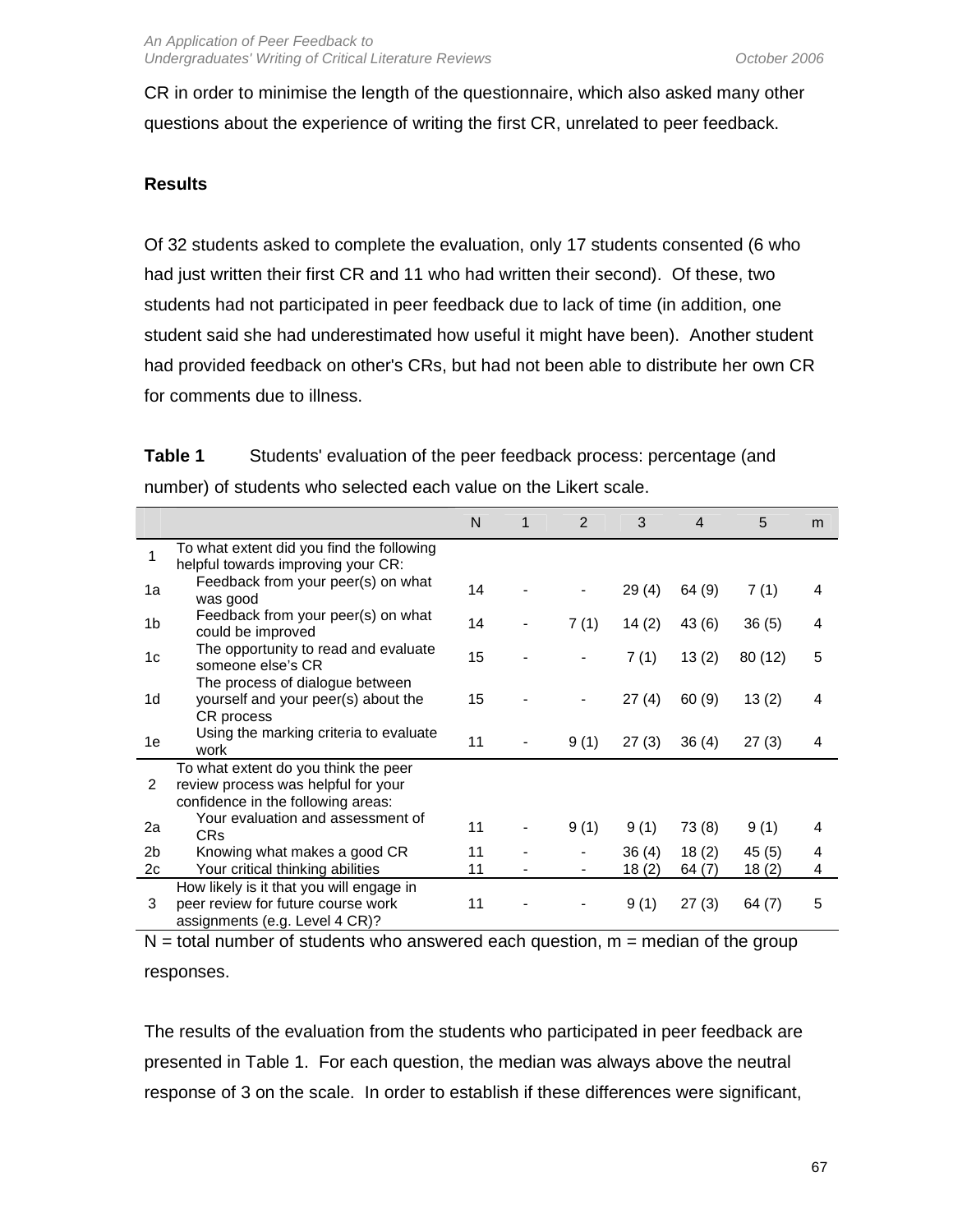Morrow

one-sample sign tests (one-tailed) were performed. These demonstrated that for each question the group responses differed significantly from 3 (for all sign tests,  $p < .05$ ).

Regarding to what extent students found it helpful to read and evaluate someone else's CR (question 1c), the responses indicated that students found this very helpful.

Also evaluated favourably by the students were the feedback given (questions 1a and b), the process of dialogue between peers and the use of the assessment criteria (questions 1d and e). Students also indicated an increase in confidence in assessing CRs, knowing what makes a good CR, and their critical thinking abilities (questions 2ac). This would suggest that the peer feedback process was useful both to the author receiving feedback and also the assessor.

Students indicated that they were very likely to engage in peer feedback for subsequent course work assignments (question 3), indicating a predisposition for autonomous learning. The extent to which students' intentions became reality was examined in a follow-up mini-questionnaire at the end of Level 3. Students were asked to indicate for how many of the remaining assignments they had engaged in peer feedback, and if they had not then to indicate a reason for this. Out of 13 responses, 6 students did not engage in peer feedback for any assignment, while 7 did utilise peer feedback: 5 for at least one assignment, and 2 for all of the remaining assignments. The most common reason given for why students did not utilise peer feedback was lack of time. Other reasons given tended to be practical constraints (e.g. meeting with peers was difficult for assignments due in after a university vacation). Only two students (for one particular assignment) thought that peer feedback would not be useful.

Finally, students were also asked "to what extent do you think that the peer review process should be encouraged by the supervisor?" Out of 11 students, 3 selected "compulsory", 7 selected "encouraged but not compulsory", and 1 selected both of these responses, mentioning that it depended upon the group. No students selected "not encouraged".

## **Conclusions and Further Issues for Consideration**

Overall, the students who participated in the implementation of peer feedback reported

68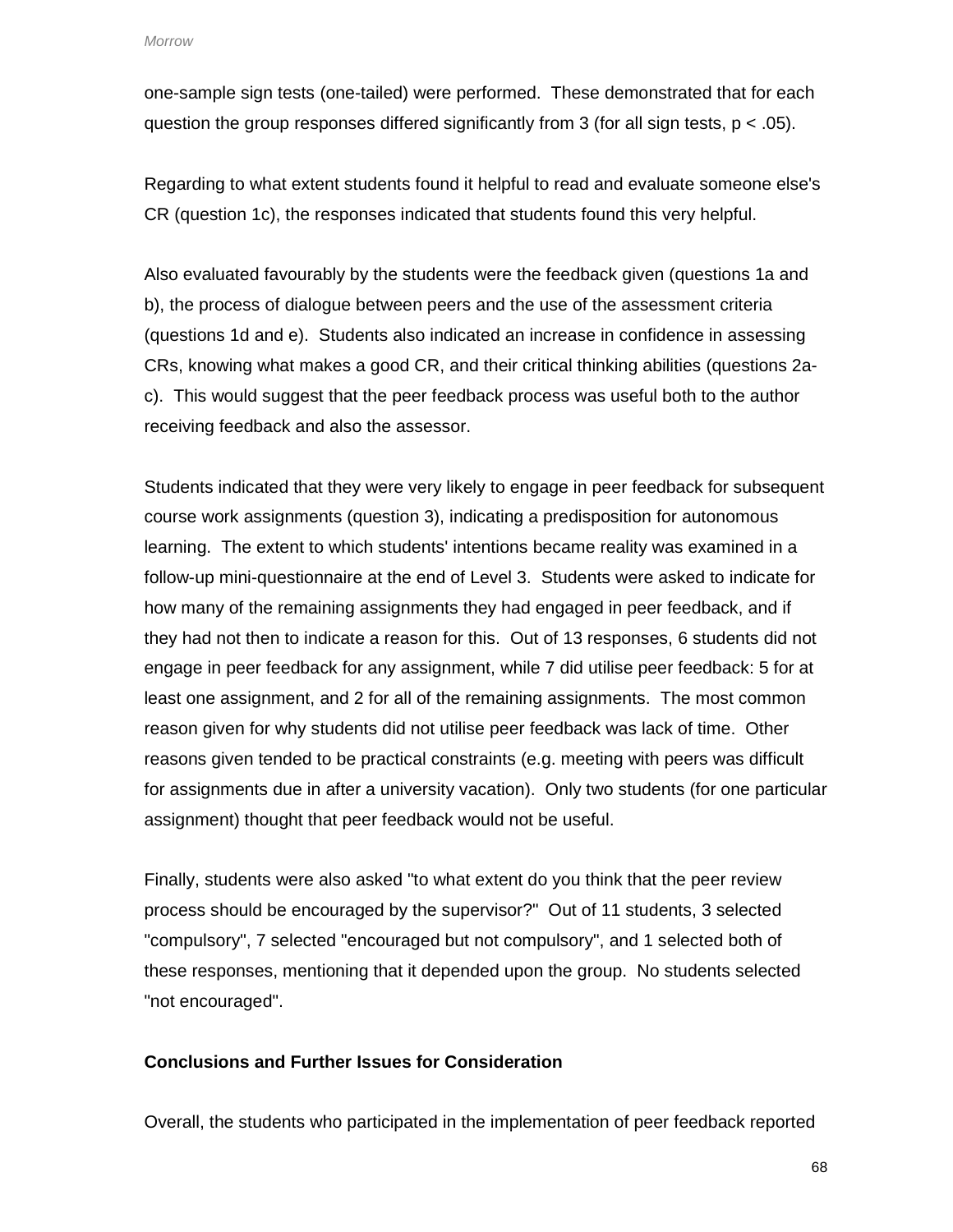#### An Application of Peer Feedback to Undergraduates' Writing of Critical Literature Reviews **Canadian Communisty Communisty** October 2006

positive views towards it, as has been demonstrated elsewhere (e.g. Wen and Tsai, 2006). Cursory evaluation suggests that the process was beneficial in encouraging students to read other CRs, provide useful peer feedback and actively engage with the task. Thus, future CR groups should also benefit from the process. However, due to the fairly low response rate it is possible that the students who did not like or benefit from the process, or were impartial, may not have returned their evaluation questionnaires. An improvement therefore would be to consider ways of increasing student response.

Sadler (1989) suggested that for students to best make use of feedback, it is important they have an understanding of the desired performance goals, to what extent their work currently meets the desired goals, and what action they can take to reduce the gap between the desired and the actual standard. The current peer feedback procedure encourages students at each of these levels, by, firstly, providing the marking criteria in advance of writing, in attempt to aid better understanding of the desired level. Secondly, the evaluation of the standard of current work should be helped by encouraging consideration of own and others' work in relation to the desired standard, and the provision of feedback from peers. Thirdly, allowing opportunities for resubmission of the work in light of the constructive peer feedback (Nicol & Macfarlane-Dick, 2006; Sadler, 1989) should aid understanding of how to close the gap between the actual and desired standard (more than would be the case if the feedback were simply read but not acted upon). Subsequent studies could more formally investigate the extent to which peer feedback aids in the developing understanding of these aspects, for example by asking students to indicate at various times throughout the CR process (e.g. before and after evaluating another's CR, or receiving feedback) to what extent they feel they have understood what the assessment criteria are and how to meet them.

The procedure for the implementation of peer feedback could also be improved with regard to suggestions in the literature. For example, one improvement would be to encourage more dialogue between the assessor and the author regarding the feedback, to be sure that the author understands the feedback, and has the opportunity to ask questions or reply to the comments (Nicol & Macfarlane-Dick, 2006). Further, dialogue has been shown to increase the assessors' explanations of the reasons for their evaluation and their recommendations for change (Van den Berg Admiraal and Pilot,

69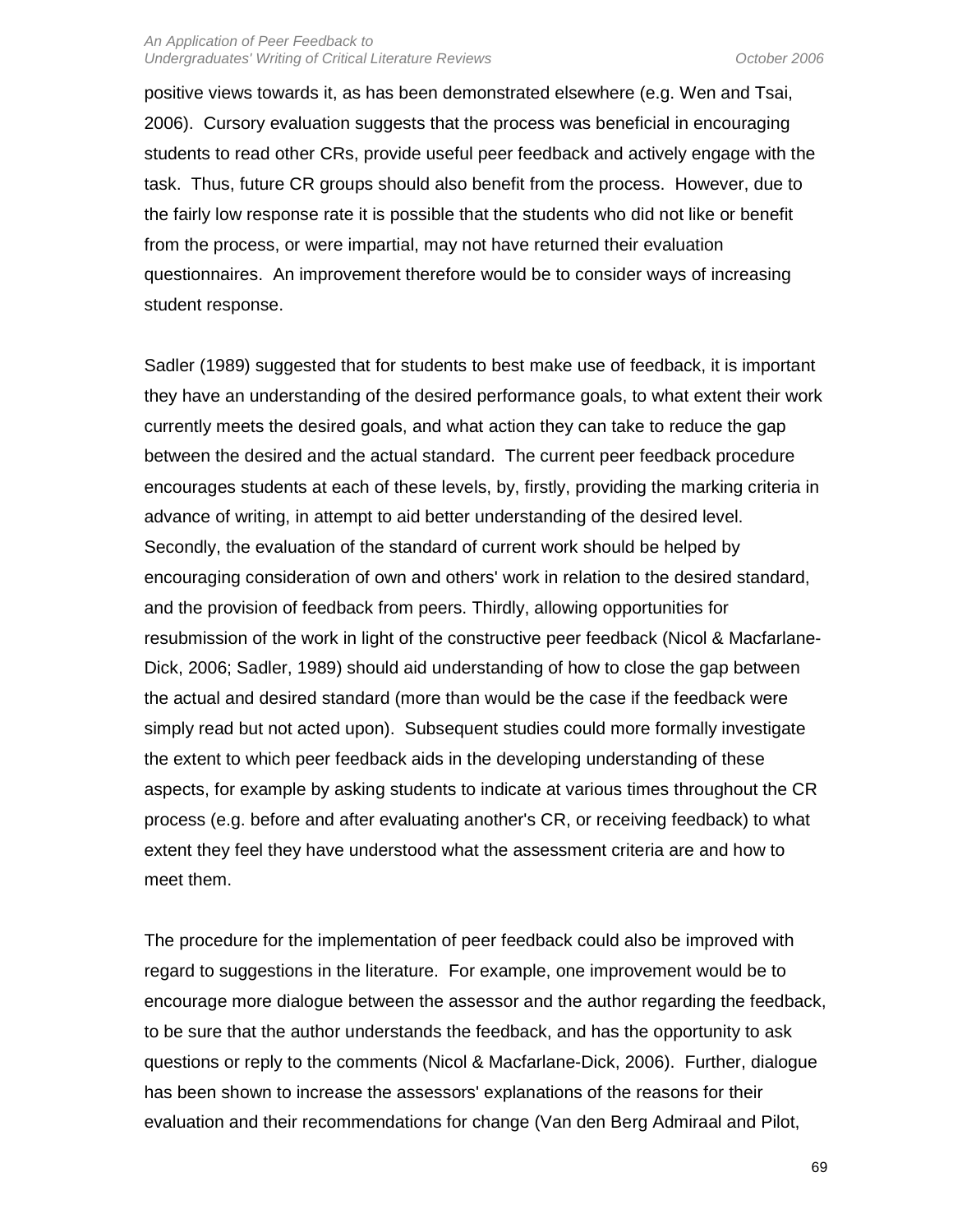2006b), which would be useful for the student authors to know. Secondly, it may be beneficial to examine the feedback provided, to explore what students have understood about the process. However, perhaps the actual quality of the feedback is not as important (at least initially) as the opportunity for learning, since the students are trying to understand the meaning of the criteria and assess their work accordingly (Van den Berg Admiraal and Pilot, 2006b). Hopefully with such modifications to the procedure as discussed above, the implementation of peer review to the CR process will be even more beneficial to the students, and the process of the students' developing understanding will be better understood.

#### **Acknowledgements**

Many thanks to all the students who filled out the rather lengthy evaluation questionnaires, to Jason Bohan and Steve Draper for implementing the peer feedback process as described and collecting some of the evaluation data, to Mitchum Bock for stats advice, to Paddy O'Donnell for reading an earlier version of this paper, and to two anonymous reviewers for helpful comments.

#### **References**

- Draper, S. W. (2005). Critical Reviews. http://www.psy.gla.ac.uk/~steve/resources/crs.html [accessed 15/08/06].
- Falchikov, N. (2001). Learning together: Peer tutoring in higher education. London: Routledge Falmer.
- Fallows, S. & Chandramohan, B. (2001). Multiple approaches to assessment: reflections on use of tutor, peer and self assessment. Teaching in Higher Education, 6 (2), 229-246.
- Nicol, D. J. & Macfarlane-Dick, D. (2006). Formative assessment and self-regulated learning: A model and seven principles of good feedback practice. Studies in Higher Education, 31 (2), 199-218.
- Sadler, D. R. (1989). Formative assessment and the design of instructional systems. Instructional Science, 18, 199-144.
- Van den Berg, I., Admiraal, W. & Pilot, A. (2006a). Design principles and outcomes of peer assessment in higher education. Studies in Higher Education, 31 (3), 341-356.

Van den Berg, I., Admiraal, W. & Pilot, A. (2006b). Designing student peer assessment in higher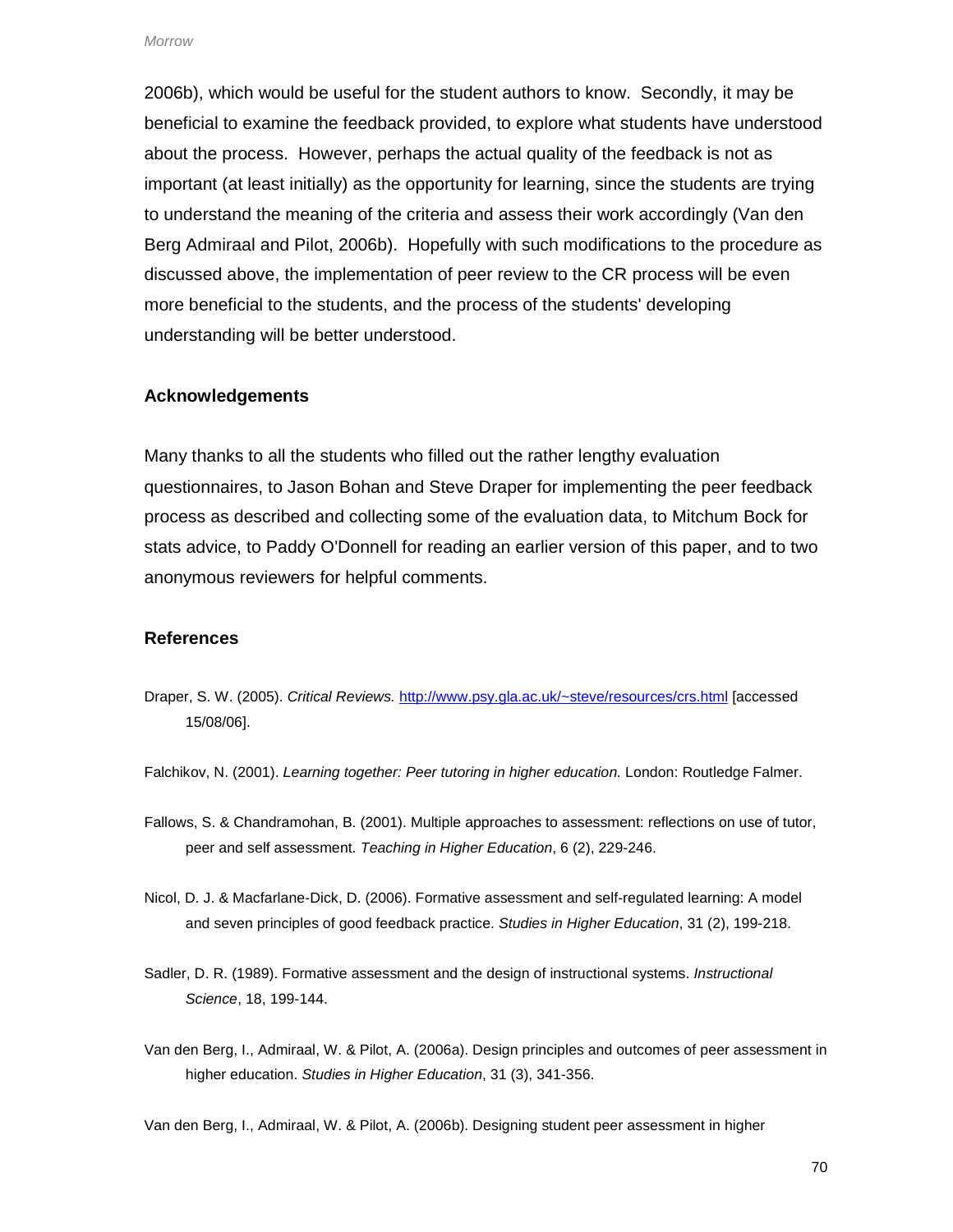education: analysis of written and oral peer feedback. Teaching in Higher Education, 11(2), 135- 147.

Wen, L. W. & Tsai, C. (2006). University students' perceptions of and attitudes toward (online) peer assessment. Higher Education, 51, 27-44.